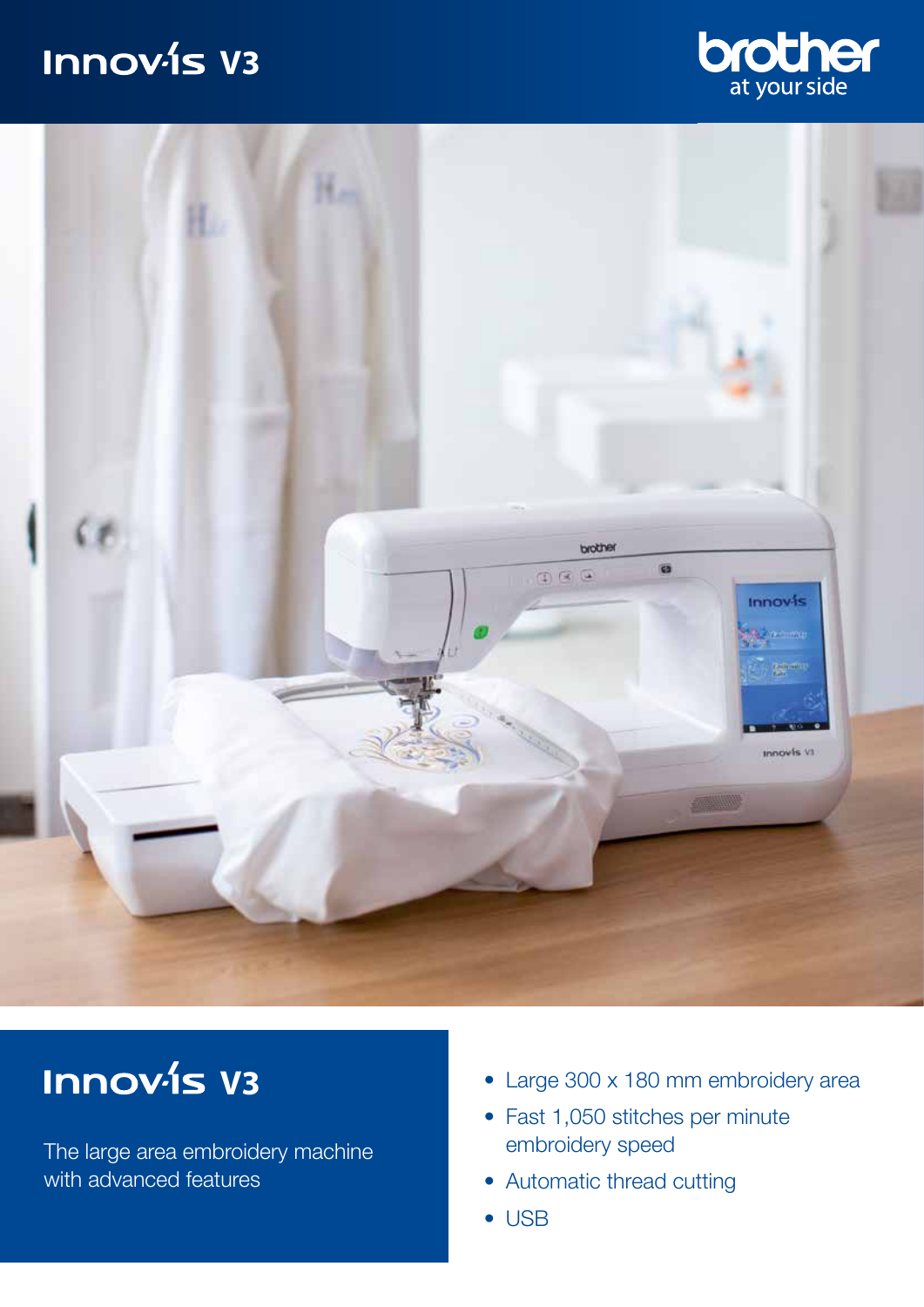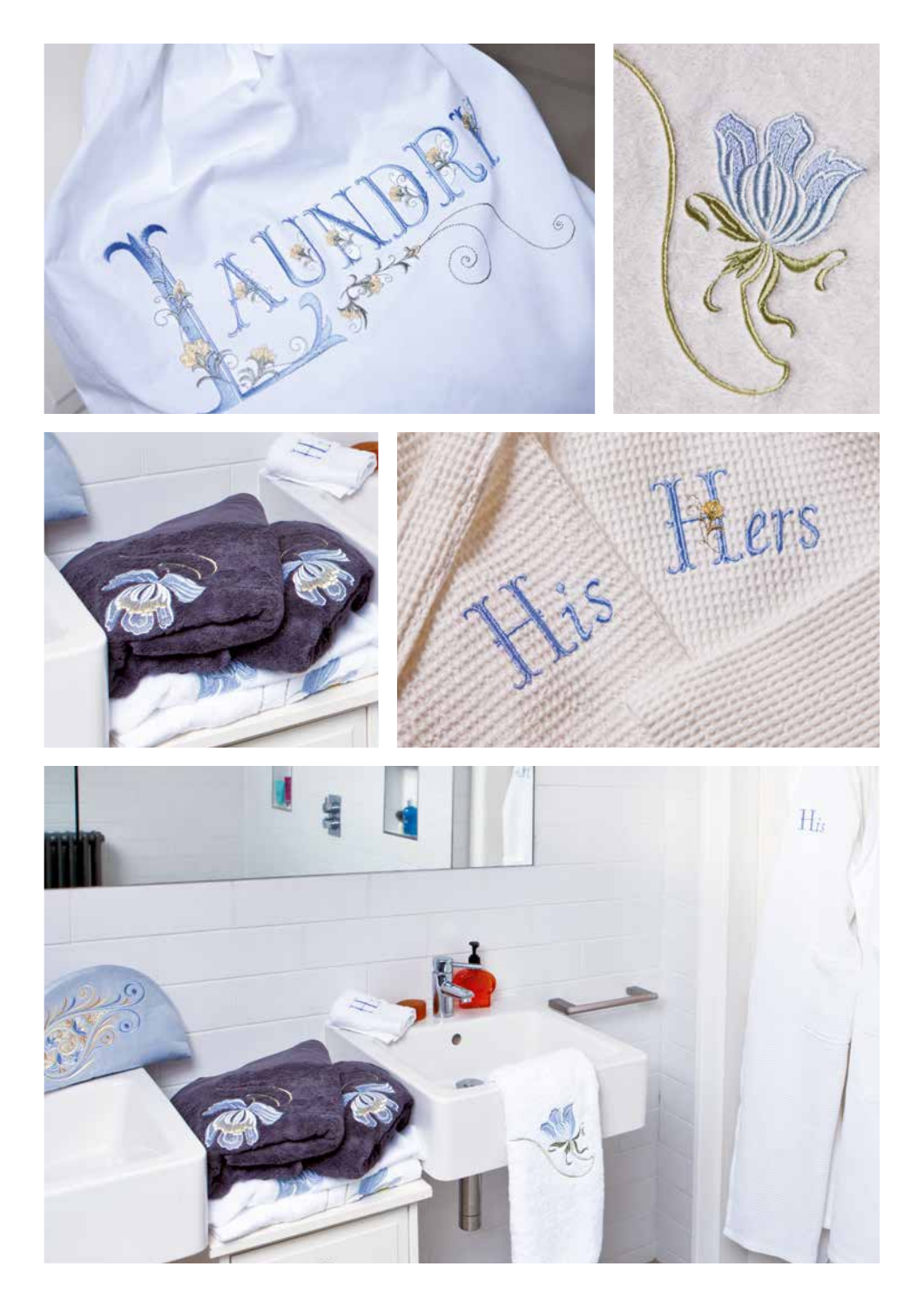*Craft inspiration*

Embroider in style with the Innov-is V3. This embroidery machine from Brother has integrated advanced features and a large embroidery area, making it easy to add beautiful designs and lettering to your creations quickly and simply.

Packed with pioneering new features, creating elegant projects has never been easier:

#### Large LCD touch screen

The large, bright, clear, 7 inch LCD touch screen display with 260,000 colours offers user-friendly controls to select designs, edit embroidery patterns and adjust stitches. These supportive features makes creating projects easy by previewing your designs in the full colour screen where you can also, with the touch of a button, add lettering, rotate, enlarge, reduce and combine easily and quickly.

#### On-screen editing

Also packed with a powerful on-screen editing system, this machine includes layout tools where you can drag and drop patterns into various positions, enlarge, reduce, rotate and create mirror images, and also customise designs to turn your own personal ideas into reality.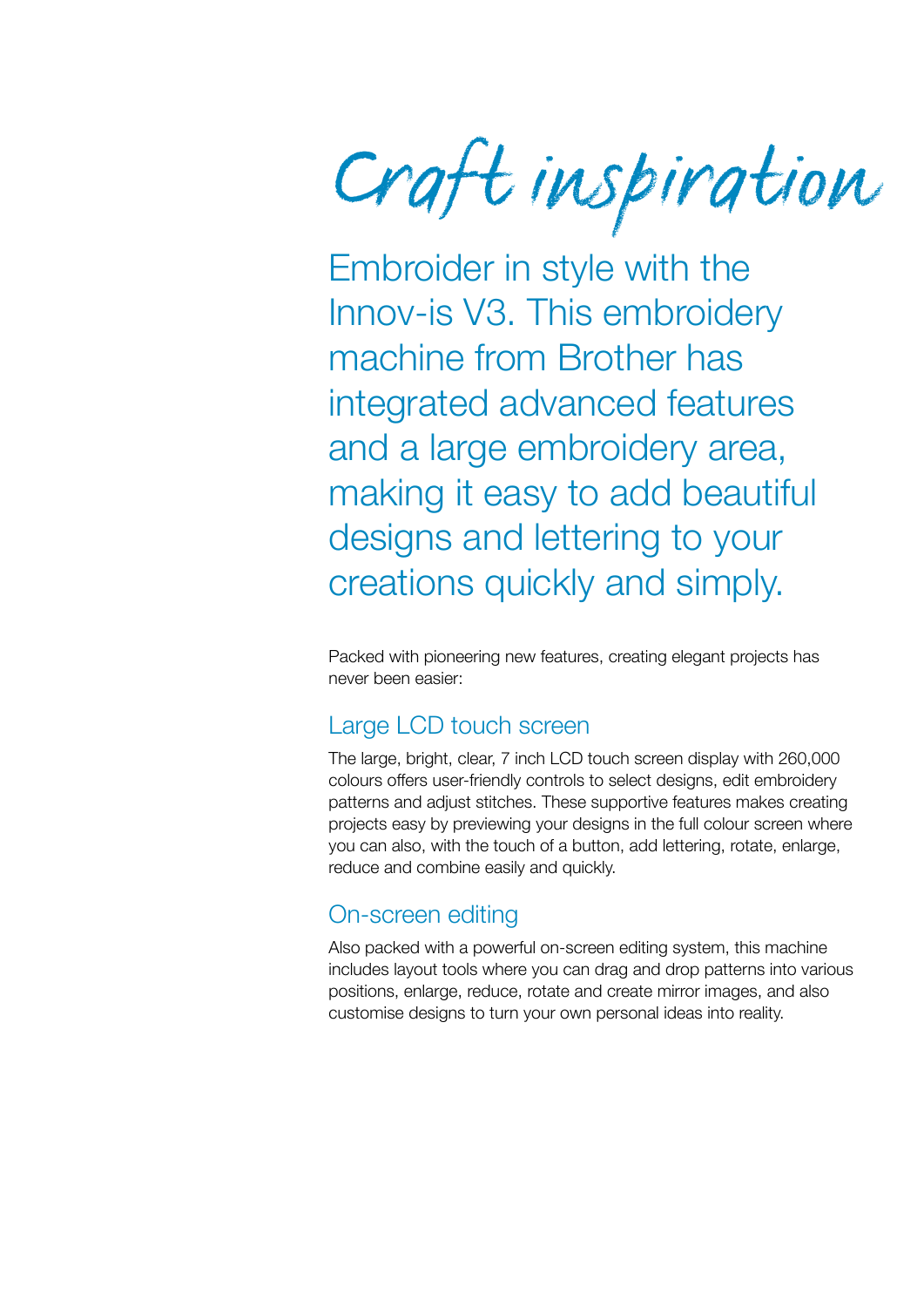*Large embroidery freedom*

The Innov-is V3's large 300 x 180 mm embroidery area allows you to create large, complex designs without the need to re-hoop. Combined with a high speed of up to 1,050 stitches per minute, you have the freedom to produce beautiful embroidery, faster than ever before.





A wide selection of built-in fonts makes it easy for you to personalise and decorate your projects. Embellish items with the beautiful new floral font or add monograms for that personal touch. There are 17 fonts to choose from, including two Cyrillic and three Japanese.



The advanced electronic automatic needle threading system threads the needle at the touch of a button.

#### Auto tension

The Innov-is V3 will automatically adjust thread tension to your required setting.

#### Thread sensors

The helpful upper and lower thread sensors inform you when a thread is broken or is about to run out.

### Automatic thread wiper

The automatic thread wiper cuts jumps stitches, saving you time and effort.

### Slide-in frame mechansim

With the slide-in frame mechanism, you can quickly attach and remove embroidery frames, whilst the automatic thread trimmer instantly cuts both top and bottom threads.

Copyright, Zündt Design 2012, All rights reserved. All artwork and designs created by Zündt Design Ltd are copyrighted. The embroidery data you obtain from zundtdesign.com and Zündt Design Ltd is licensed for customer use only.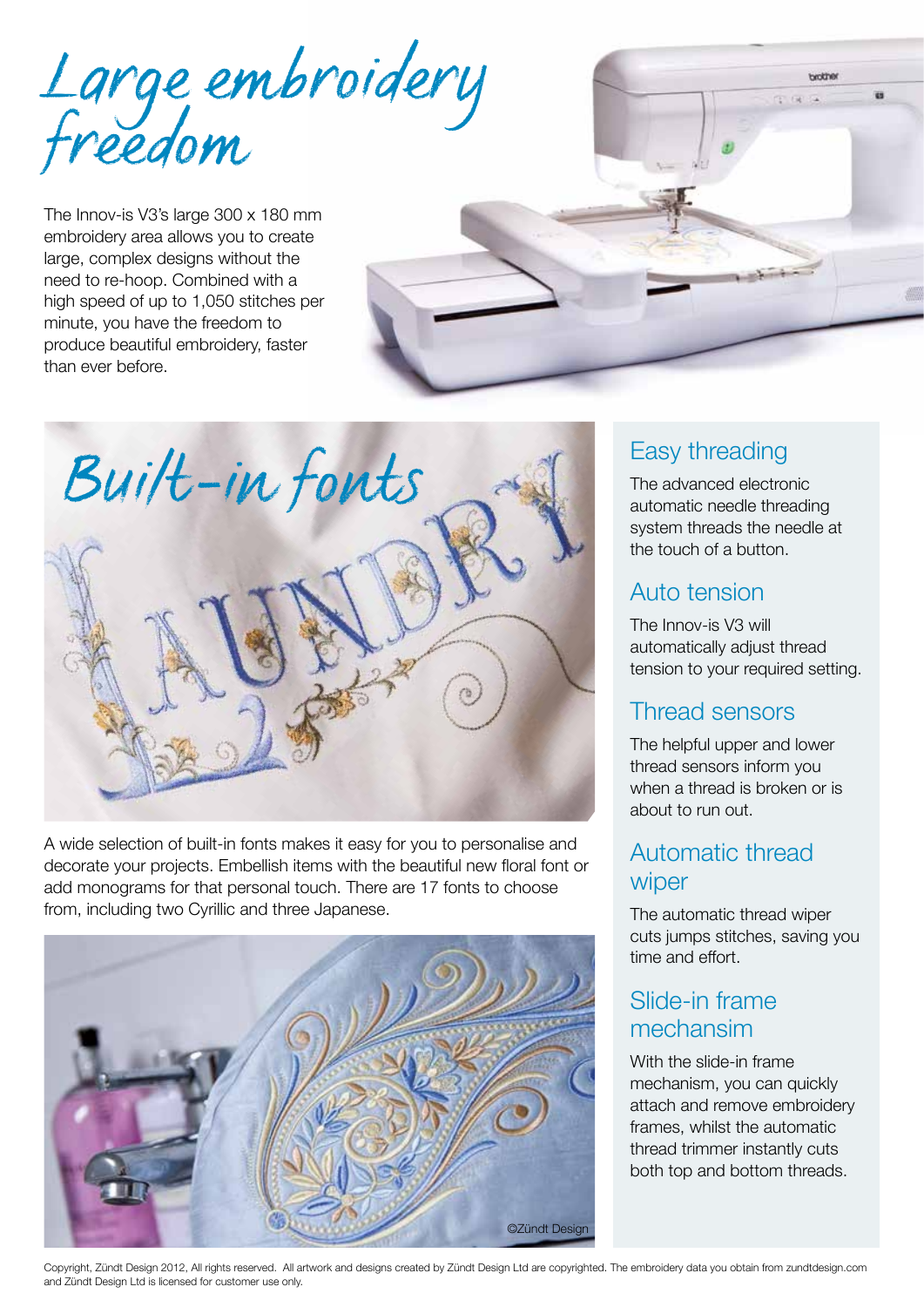# *Over 200 new exquisite embroidery designs*

Enjoy creating a range of unique and beautiful new embroidery projects around your home with designs such as the Classic Japanese, Vintage, Trendy, Zundt and special technique designs.

Designs can be edited, combines, rotated, reduced and enlarged from the touch screen. Simple drag-and-drop embroidery pattern positioning, with full colour previews, gives you full control to create sophisticated designs quickly and simply.

# Built-in thread charts

The Innov-is V3 includes thread charts from leading thread manufacturers. Without any effort, you can choose your preferred brand from the touch screen and the matching colour will be displayed.

# Import patterns instantaneously

Instantly import designs via the built-in USB port. Simply insert a USB memory stick, or connect the Innov-is V3 machine directly to your PC, to send your embroidery designs to the machine.





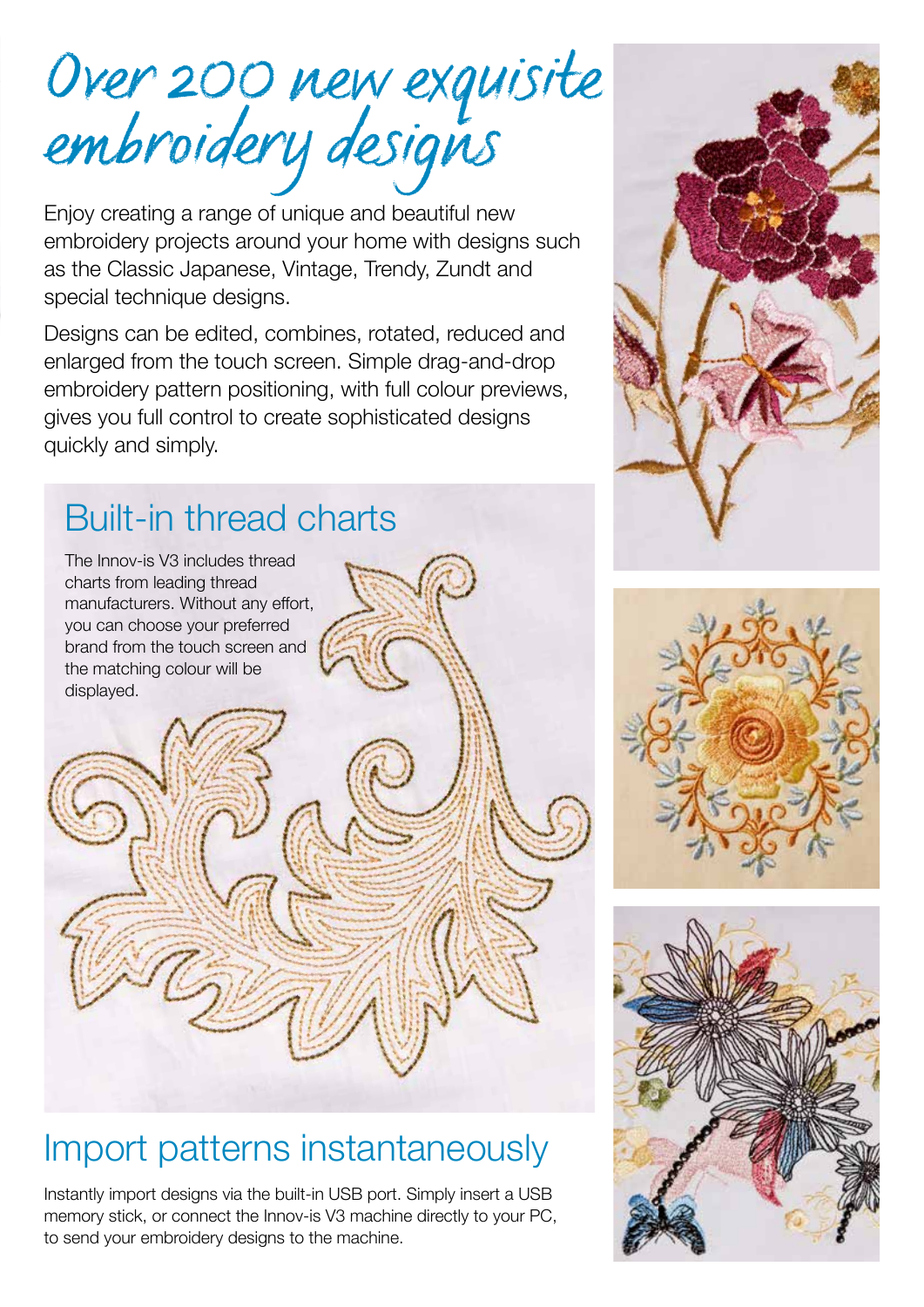# Features and functions



### Handy central controls

For ease of use, all operating buttons are on one convenient panel.

- Presser foot lever button lifts the presser foot up for you.
- Trimmer button automatically cuts the top and bottom threads.
- Needle position button raises or lowers the needle.



#### USB ports

Simply connect to your PC via the USB port, or insert a USB memory stick, to quickly and simply import or export designs.



#### Large embroidery area

300 x 180 mm embroidery area, 2 frames included (300 x 180 mm, 100 x 100 mm).



### Thread control

Automatic adjustment of the thread tension and thread sensors to inform you when a thread is broken.

| twother |  |  |  |
|---------|--|--|--|
| w       |  |  |  |
|         |  |  |  |
|         |  |  |  |
|         |  |  |  |
|         |  |  |  |

Extra large work space

The extra long arm gives you more work space than ever  $(11^1/4$ ", 285 mm).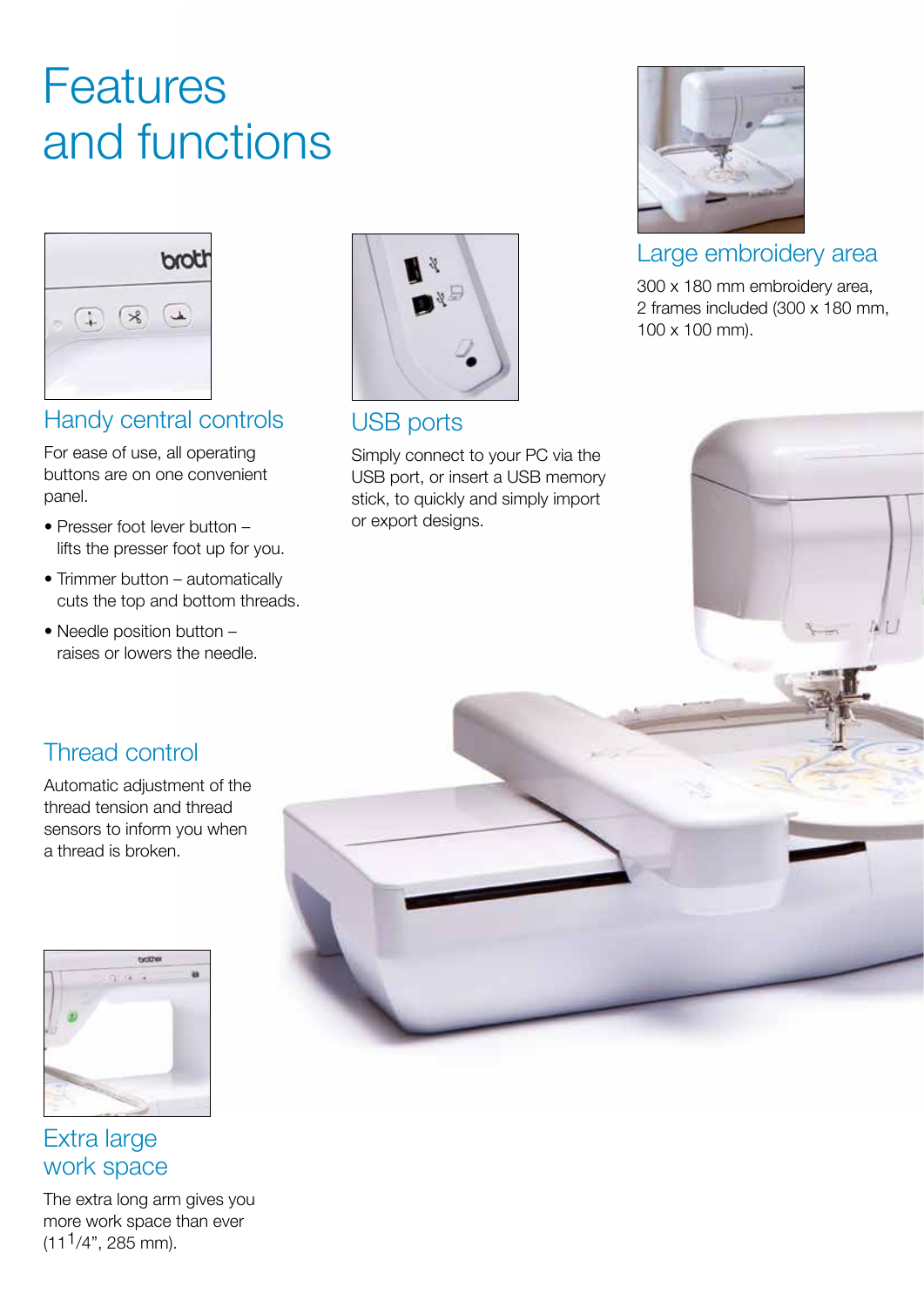

#### Full spectrum LED lighting

Super bright full spectrum natural lighting system. Adjustable in the touch screen display.



### Automatic needle threading

Quickly and easily thread the needle. Just press one button.





17 built-in fonts and 224 embroidery designs



### Extra large colour touch screen

Simply touch the large, clear, wide-angle screen to:

- Edit on-screen embroidery
- Customise your settings
- Change to any one of the 13 built-in languages
- Clock
- On-screen video tutorials and built-in help guides recommend the perfect setting



#### Quick-set drop-in bobbin

Simply drop in a full bobbin and direct the thread through the guide and you are ready to go.



Independent bobbin winding

Wind a new bobbin while you continue to embroider.